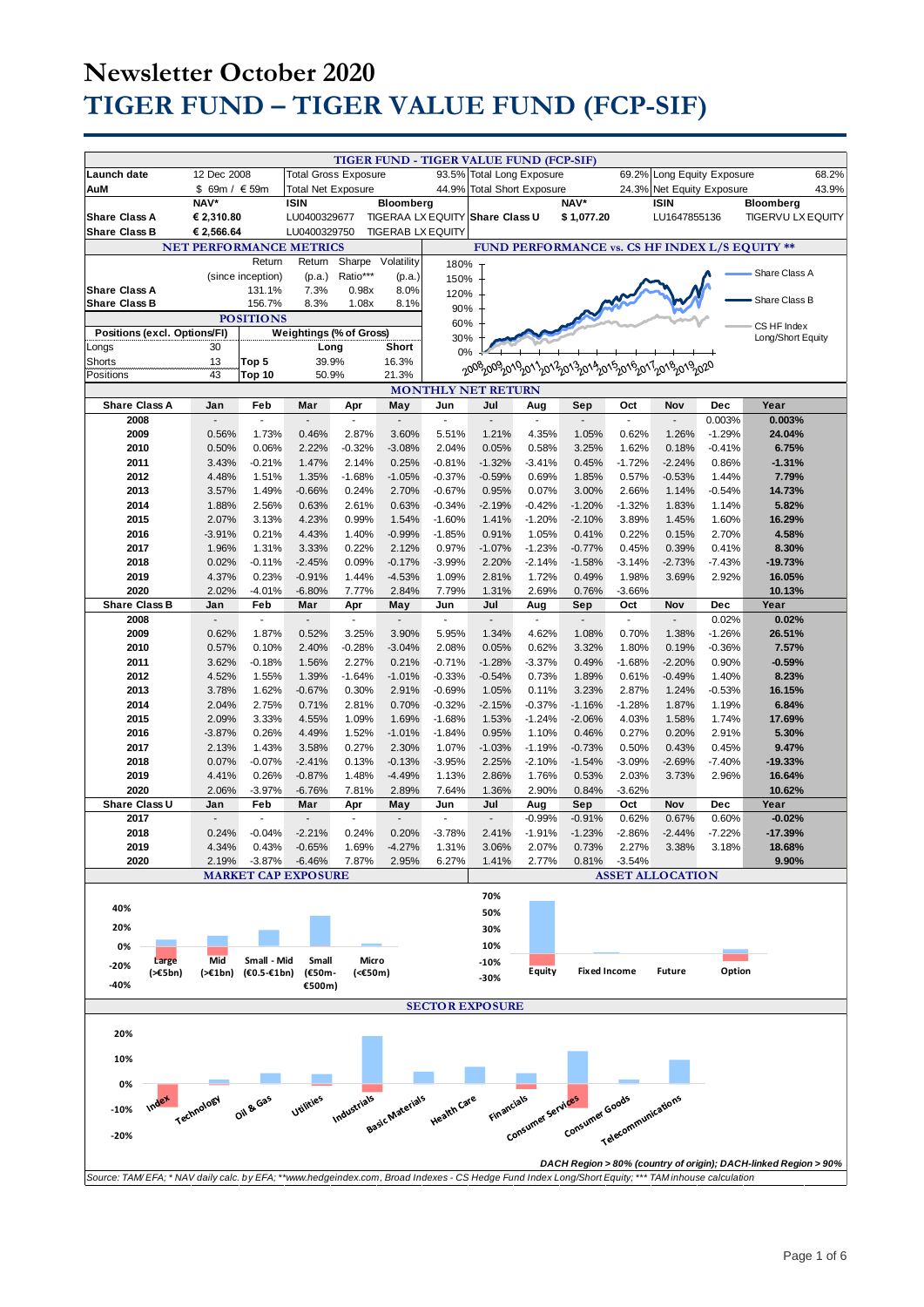### **Tiger Value Fund – October 2020**

### **O Returns: -3.66% (class A)/-3.62% (class B)/-3.54% (class U)**

In October, the Tiger Value Fund ("TVF") had a negative net return of 3.66% for share class A and 3.62% for share class B, making a cumulative net return of +10.13%/+10.62% for share class A and B for the year-to-date and  $+131.1\%/+156.7\%$  since inception (share class A/B). Our FX hedged USD share class U had a negative net return of 3.54%, making a cumulative positive net return of +9.90% for the year-to-date.

### **O Commentary: Down but outperformed markets – entry opportunity**

Although we are not satisfied, being down -3.66%, -3.62%, -3.54% (class A/ B/ U) in October, the TVF outperformed equity markets such as the DAX (-9.44%) in October. Year-to-date the TVF is up  $+10.13\%/+10.62\%/+9.90\%$  (class A/ B/ U), hence significantly outperformed equity markets such as the DAX, ATX and STOXX Europe 600 which are down -12.77%, -35.52% and -17.67% respectively.

The main reason for our down month were a few larger detractors as well as an inflated average net equity exposure of around 44% (41% excl. call options) due to plenty of long ideas and a lack of good short ideas. Also, we tried to optimize our DAX Put hedge roll-over from Oct/Nov expiry to December which didn´t work out as planned. But although we had a set-back in our performance we see significant upside in our long book, offering an attractive TVF entry opportunity for investors.

In October, we had very limited positive attributors in our long book. Most long positions were flat or down with a few significant detractors such as Bayer (-24%), Tele Columbus (-17%) and Freenet (-12%) which burdened the performance with -231bp. In addition, our digitalization winner Klöckner & Co (- 12%) and COVID beneficiary ZEAL Network (-8%) burdened our performance by -86bp. Also, we had various smaller positions such as our Austrian stocks Schoeller-Bleckmannm (-9%), Kapsch (-9%) and Strabag (-5%) which cost -38bp as well as our financial services investments in Ferratum (-13%) and MLP (-17%) detracting the performance by another -41bp. On top of the broad sell-off at the TVF long book, also our COVID logistic winners Royal Mail, Deutsche Post and BPOST experienced a setback at the end of the month causing another detraction of -41bp.

Although we sold most of our Bayer position successfully after the glyphosate settlement announcement in June, we unfortunately were positioned when the company surprised us with a profit warning in early October. We believe the current sell-off in Bayer is a buying opportunity in particular as Bayer´s guidance 2021 cut was based on a strategic review in June when corn and soy futures were much below October levels, i.e. the underlying assumptions for 2021 company guidance are on the conservative side. Also, we saw the US Environmental Protection Agency (EPA) approval of herbicide Dicamba and the prospects for a litigation solution of future glyphosate cases near-term as positive catalysts. Given that Bayer is trading at a 50% discount to peers (6x PER 2022) at multiyear lows, the risk/reward is very attractive.

Our core position Zeal Network (MCAP: Eur 800m), the #1 German online lottery service provider, increased its guidance in October a second time for 2020 but the shares consolidated from year highs. We expect a third guidance raise for this year and a significant beat of 2021 analyst estimates. As a result of the 20% price increase at the German lottery in September the current growth run-rate of the overall German lottery market is around +8-10% and +30% in online lottery. Zeal acquires around one million new customers in 2020 (+33% vs last year), is paying less than 30 Euro per new customer with a lifetime of around 7 years and a pay-back of 18-24 months which are great economics. In addition, Zeal will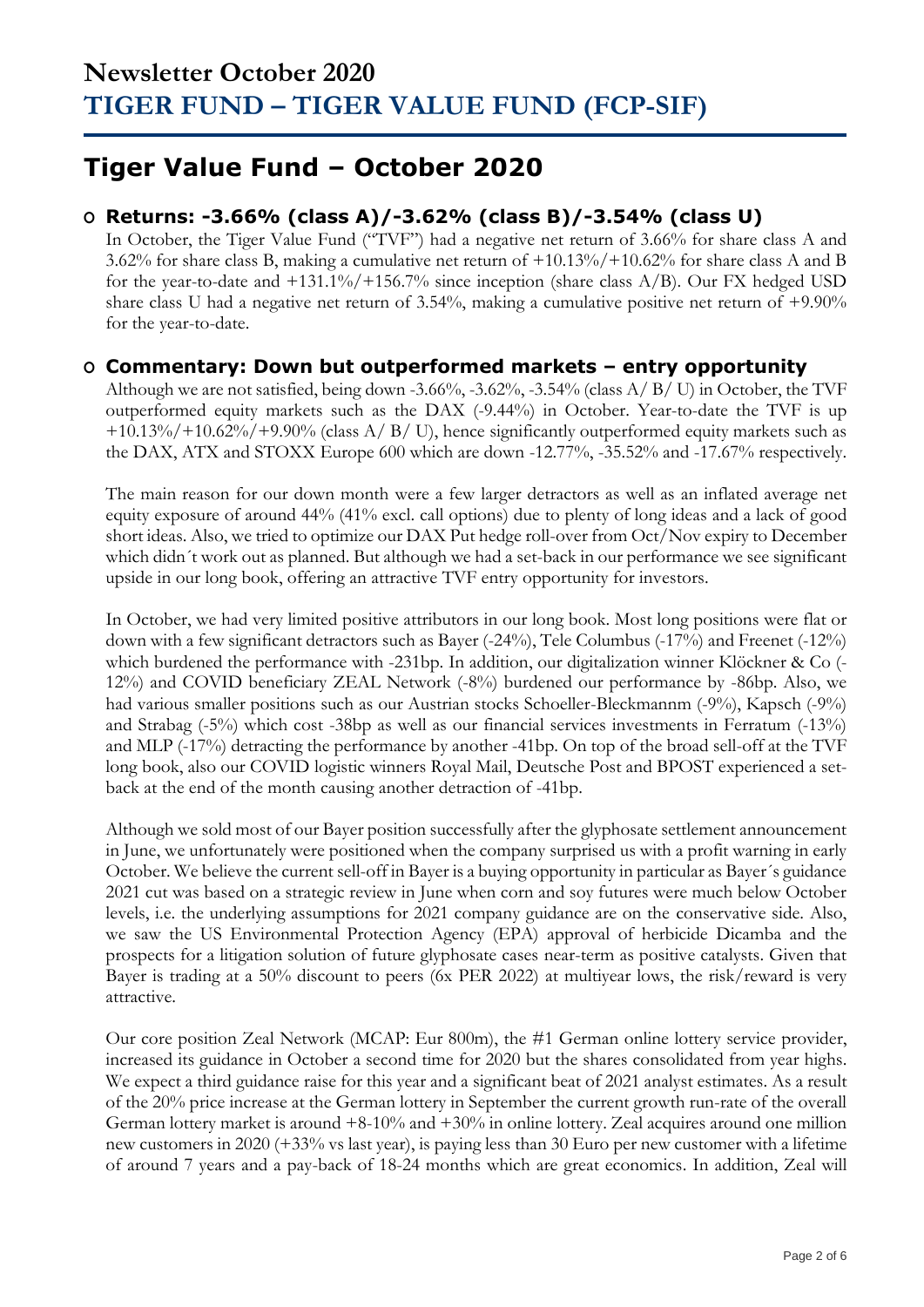significantly profit from the German liberalization of online gambling and lottery services ("Glückspielstaatsvertrag") next year. The re-launch of Zeal's instant win games will accelerate its topline growth and improve margins substantially in the future. Due to its high economies of scale we expect significant profit growth over the coming years. Depending on how aggressively Zeal invests in customer acquisitions the company could easily post an EBITDA of Eur 30m in 2021 and Eur 60m in 2022.

At Tele Columbus the share price is burdened due to corporate governance issues with an indecisive supervisory board which is steered by Ralph Dommermuth (30% stake). This is a big issue, as the management and supervisory board stopped the (partial) sale of the cable network which was supposed to finance the company´s future growth. The upcoming news flow including the Q3 results should trigger a share price rebound from its current year lows.

On our short book we had positive attributions of +188bp. Our DAX hedges added +98bp and our single short book added another +90bp as we had positive attributions from a financial service short and a few hospitality and transportation shorts. During October we rolled over our Oct/Nov DAX Put Option hedges and also started to book profits. We are still holding 400 Dec DAX Puts with exercise prices between 9k and 11.8k which we partially financed via the short sale of DAX Call Options.

### **O Outlook: Lockdown redux**

After 4 months of sideways range trading, European equity markets finally broke down in October fueled by renewed fears of rising COVID-19 infections and renewed lockdowns in Europe. For the month of October, the DAX declined -9.4% and the Stoxx Europe 600 fell by -5.1%. The decline in the DAX was further exacerbated by a -31% collapse in SAP AG which reported a disappointing earnings outlook in October.

As we have repeatedly stated in this newsletter, equity markets have been far too sanguine about COVID-19 and the fragile economic recovery. With the renewed lockdowns across Europe, the economic recovery has been pushed further into the future and the economic outlook for 2021 has become more uncertain at this point.

While Q3 earnings reports have been broadly better than expected with 73% of Stoxx 600 companies beating estimates (vs. 50% normally), the share price reactions have been fairly muted or even negative as the Q4 outlook has been relatively disappointing. Q3 earnings are on track to decline approximately -30%  $y/y$  with revenues -11%. Consensus Q4 expectations is for an improvement to -23%  $y/y$  in earnings and -7% y/y in revenues which seems very optimistic. We see further downside in Q4 and 2021 estimates as the economic recovery will stall after the renewed lockdowns in Europe.

Nevertheless, after the recent weak performance we are starting to see value merging and an improved risk/reward in European equity markets more broadly. European equity markets are now starting to discount a more realistic outlook which is encouraging from a risk/reward perspective. In the near term there might be some more downside and volatility in European equities depending on the outcome of the US Presidential elections but on a medium-term basis we are becoming more optimistic.

During the first wave of the pandemic in March 2020, European equities bottomed on March 16, right around the time of the first lockdowns in Europe (Italy locked down on March 9, Spain on March 14, France on March 17, Germany on March 22 and the UK on March 23). Therefore, it seems reasonable that European equities might bottom in the next days and weeks as lockdowns are yet again imposed across Europe. In addition, a COVID-19 vaccine should realistically be ready for distribution in the next month which could improve the confidence in the economic outlook for 2021.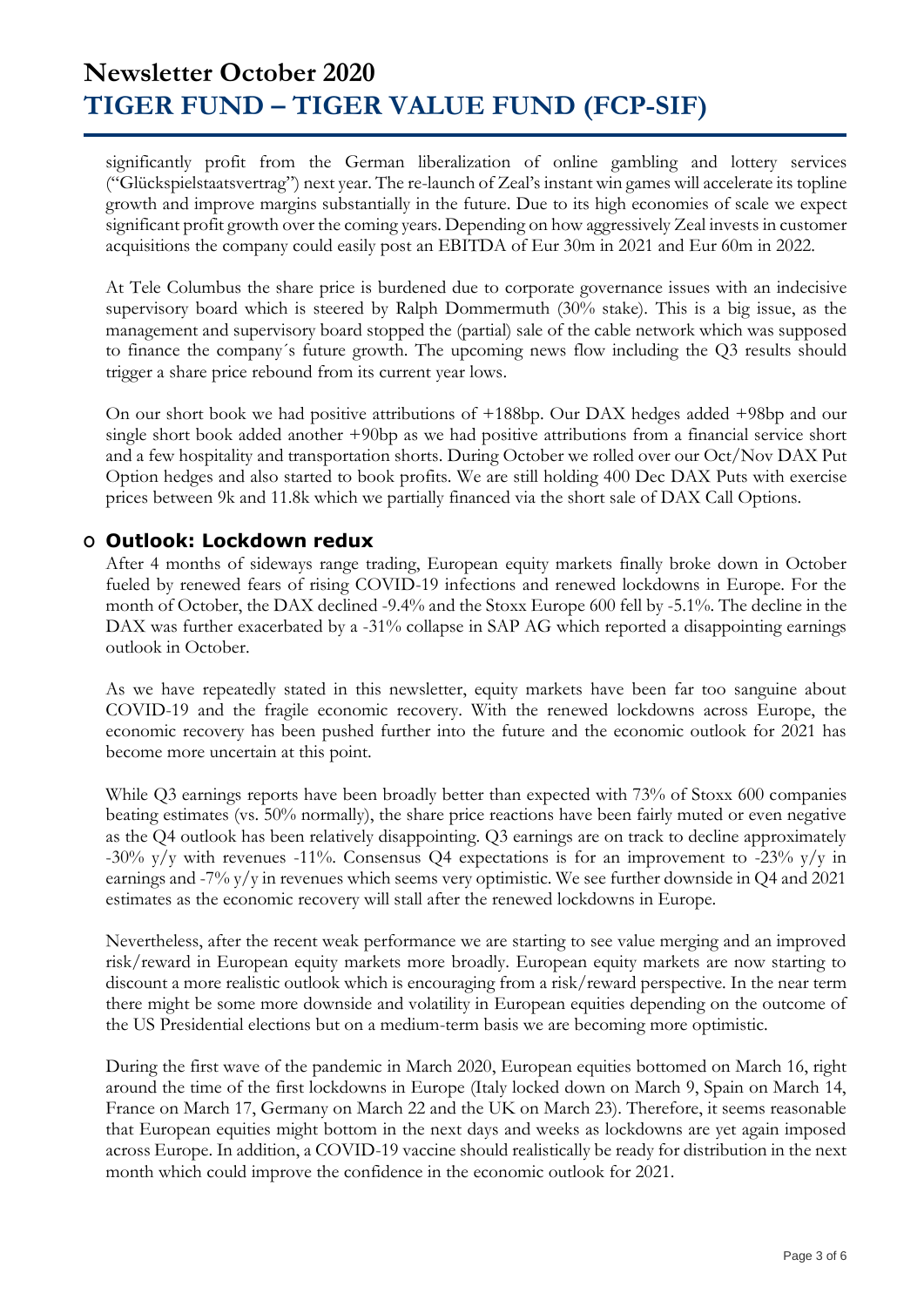We ended October with a relatively high net equity exposure of 44% (41% excl. call options) as we have gradually taken profits on some of our single and index shorts. While we are turning a bit more optimistic towards European equities broadly, we are likely to continue to focus on stocks with limited overall economic sensitivity and with structural earnings drivers and idiosyncratic catalysts such as Zeal Network, Tele Columbus, Freenet, Bayer, Royal Mail, BPOST and Energiekontor.

### *The Tiger Value Fund Desk, 3rd November 2020*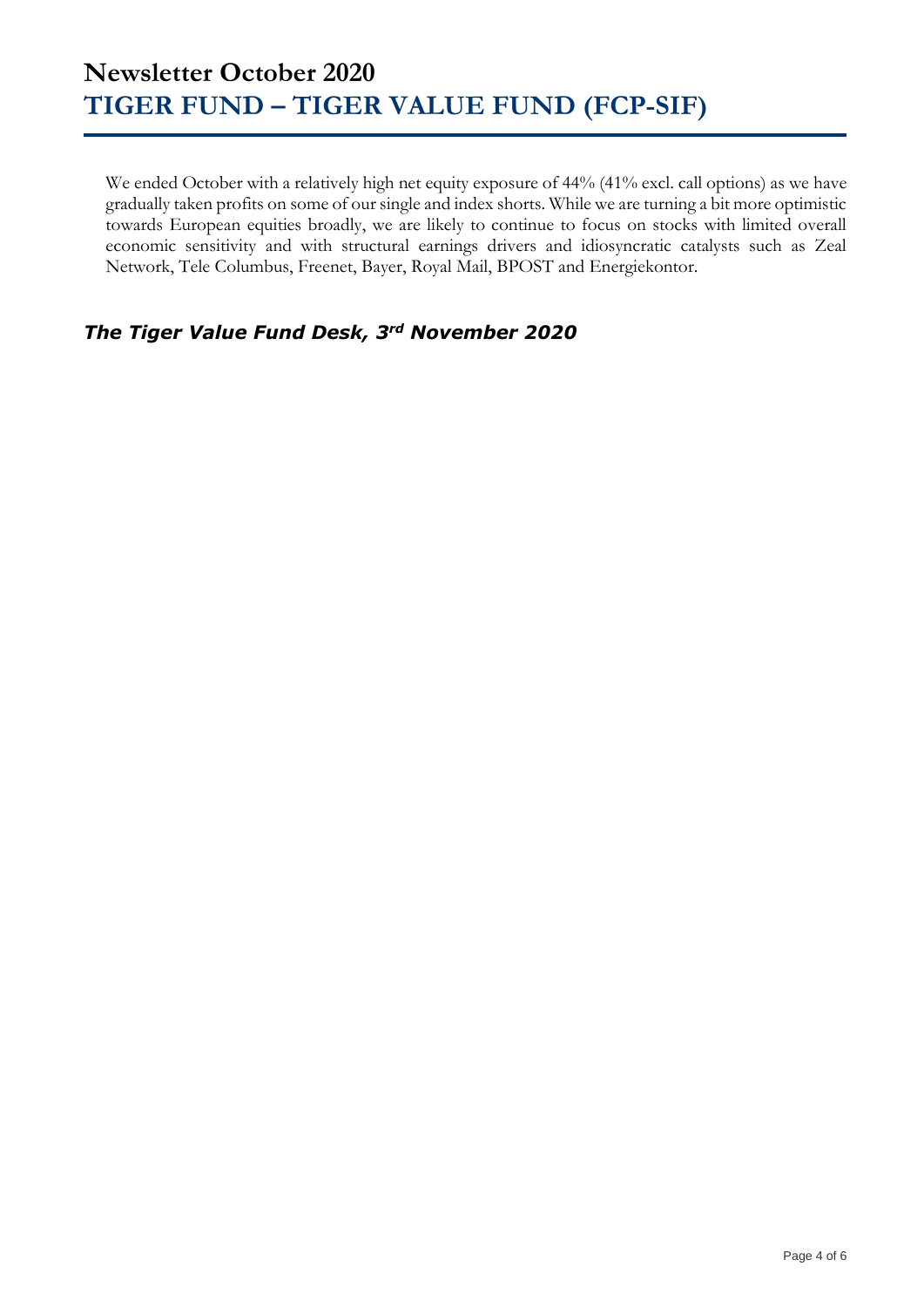#### **Objectives**

The objective is to identify undervalued companies with external catalysts and/or initiate pro-active measures to create shareholder value. The fund aims for a 5-year return of 7-10% p.a. with strong focus on capital preservation.

#### **Investment Strategy**

The Investment Advisor is specialized on a fundamental European long/short equity strategy. The investment philosophy is based on seeking out undervalued value creating companies where we see upcoming catalysts and/or value creation measures that could improve the intrinsic value of a company - ultimately driving shareholder returns. At the same time, we seek to profit from identifying overvalued value destroying companies where the intrinsic value is continuously being eroded. For each position we perform a detailed analysis including a 360-degree research process and 10-point scoring system (further details are available in our DDQ of investor presentation). The managers foresee a direct dialog with the company as well as with other shareholders to support management to initiate value creating measures. Their partner network i.e. other shareholders, consultants, sector experts, media etc. will help to impact positive change.

The fund intends to engage in 20-30 long investments (excl. residual positions, options and fixed income linked positions) with a target net long exposure of around 20-60%. The geographic focus is likely to be Germany, Austria and Switzerland.

| <b>Fund Information</b>  |                             | <b>Fee Structure and Risk Management</b> |                        |
|--------------------------|-----------------------------|------------------------------------------|------------------------|
| Currency                 | <b>EUR</b>                  | ManCo/Admin/Custodian Fee                | Up to 0.39%            |
| Legal Entity             | <b>FCP-SIF</b>              | Advisory (Mgmt) Fee                      |                        |
| <b>Fund Domicile</b>     | Luxembourg                  | Share Class A/U                          | 2.00%                  |
| <b>Fund Structure</b>    | Open-ended multi-class      | Share Class B                            | 1.50%                  |
| Style mandate            | Long/Short and Active Value | Performance Fee                          |                        |
| <b>Investment Min</b>    |                             | Share Class A/U                          | 20%                    |
| Share Class A/U          | € 125,000 / US-\$ 125,000   | Share Class B                            | 15%                    |
| Share Class B            | € 5,000,000                 | Hurdle Rate                              | None                   |
| Sub. Frequency           | Monthly                     | High Water Mark                          | Yes                    |
| Red. Frequency           | Monthly                     | Eligible Investors                       | See Issue Document     |
| <b>Redemption Notice</b> |                             | Leverage                                 | Maximum 200% of NAV    |
| Share Class A/U          | 5 business days*            | Fund Benchmark                           | CS HF Index L/S Equity |
| Share Class B            | 6 months                    |                                          |                        |

\*) The redemption notice has to be faxed to the Administrator five business days prior to month end (cut-off 5pm CET). Therefore, the redemption term is monthly with a notice period of 5 days. Please see the offering document for further information.

Investors: Sales documents may not be forwarded to investors other than those who meet the 'experienced investor' requirements under the Law of 2007.

#### **Fund Advisor Details and Service Providers**

| <b>Management Company</b>     | Lemanik Asset Management SA     |
|-------------------------------|---------------------------------|
| <b>Investment Advisor</b>     | Tiger Asset Management AG       |
| <b>Prime Broker/Custodian</b> | SEB AB / SEB SA                 |
| <b>Administrator</b>          | European Fund Administration SA |
| <b>Swiss Representative</b>   | <b>ACOLIN Fund Services AG</b>  |
| <b>Auditor</b>                | Price Waterhouse Coopers        |